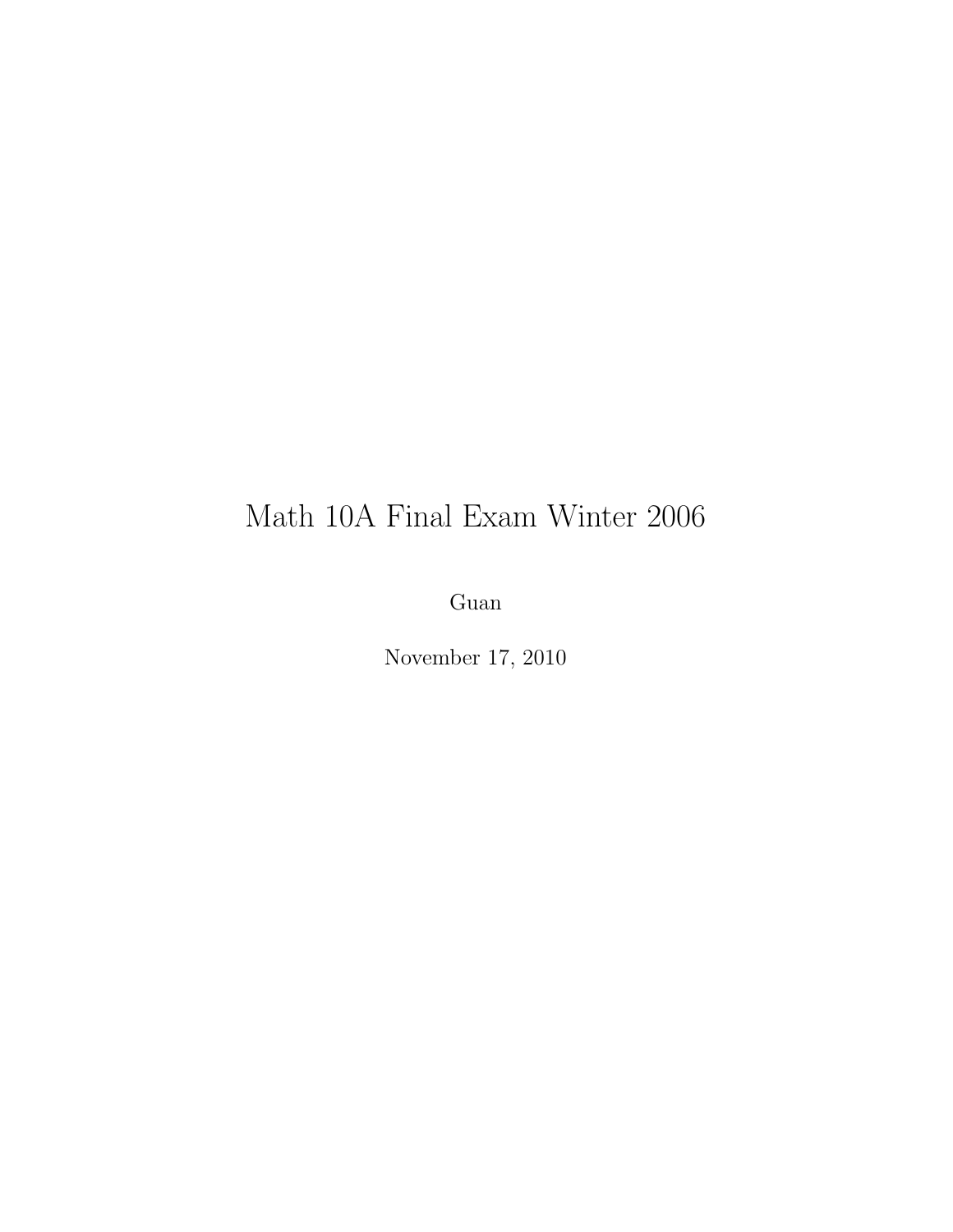Your pledge: I pledge my honor that I have not violated the honor rule and done anything related to cheating during this examination.

## Math 10A Final Exam

- This is a close book exam. The total points are 100+5.
- In each problem, you have to show every step of your calculation.

Name:

- 1. (10 points) Find the first and the second order partial derivatives:
	- (a)  $f(x, y) = e^{xy} + y^{10}$ .
	- (b)  $f(x, y, z) = x(z^2 e^y)^{10}$ .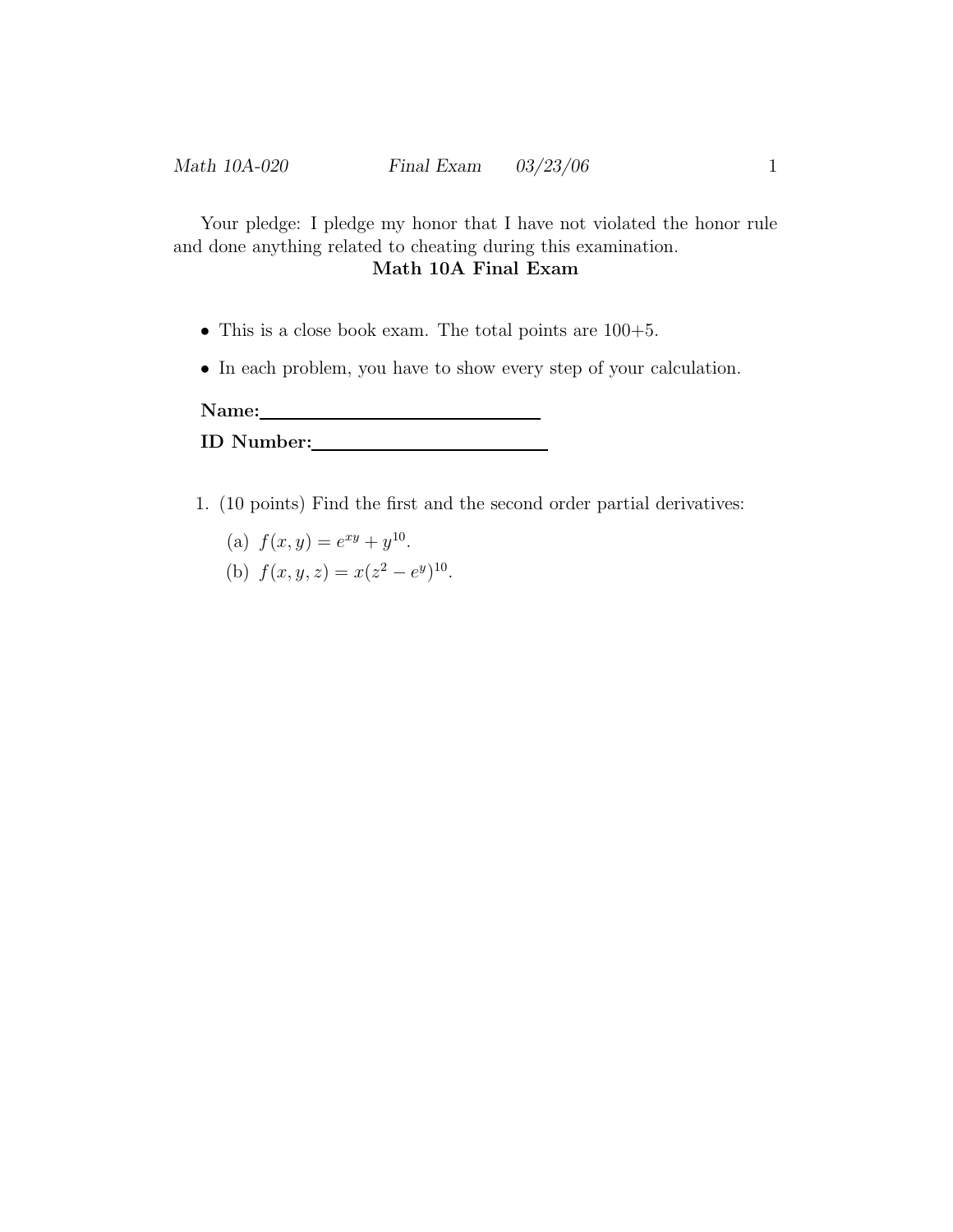- 2. (10 points) Are following functions continuous at  $(0,0)$ ? Explain your reasons.
	- (a)  $f(x, y) = xy^{10} + y \sin^{10} 2x$ . (b)  $f(x, y) =$  $\int \frac{x^2+y^2}{2}$  $\frac{x^2+y^2}{2006x^2+y^2}$  if  $(x, y) \neq (0, 0)$  $\frac{2}{2007}$  if  $(x, y) = (0, 0)$ . (c)  $f(x, y) =$  $\int \frac{x^{2006}+y^{10}}{x^2}$  $\frac{x^{300}+y^{10}}{x^2+y^2}$  if  $(x, y) \neq (0, 0)$ 1 if  $(x, y) = (0, 0)$ .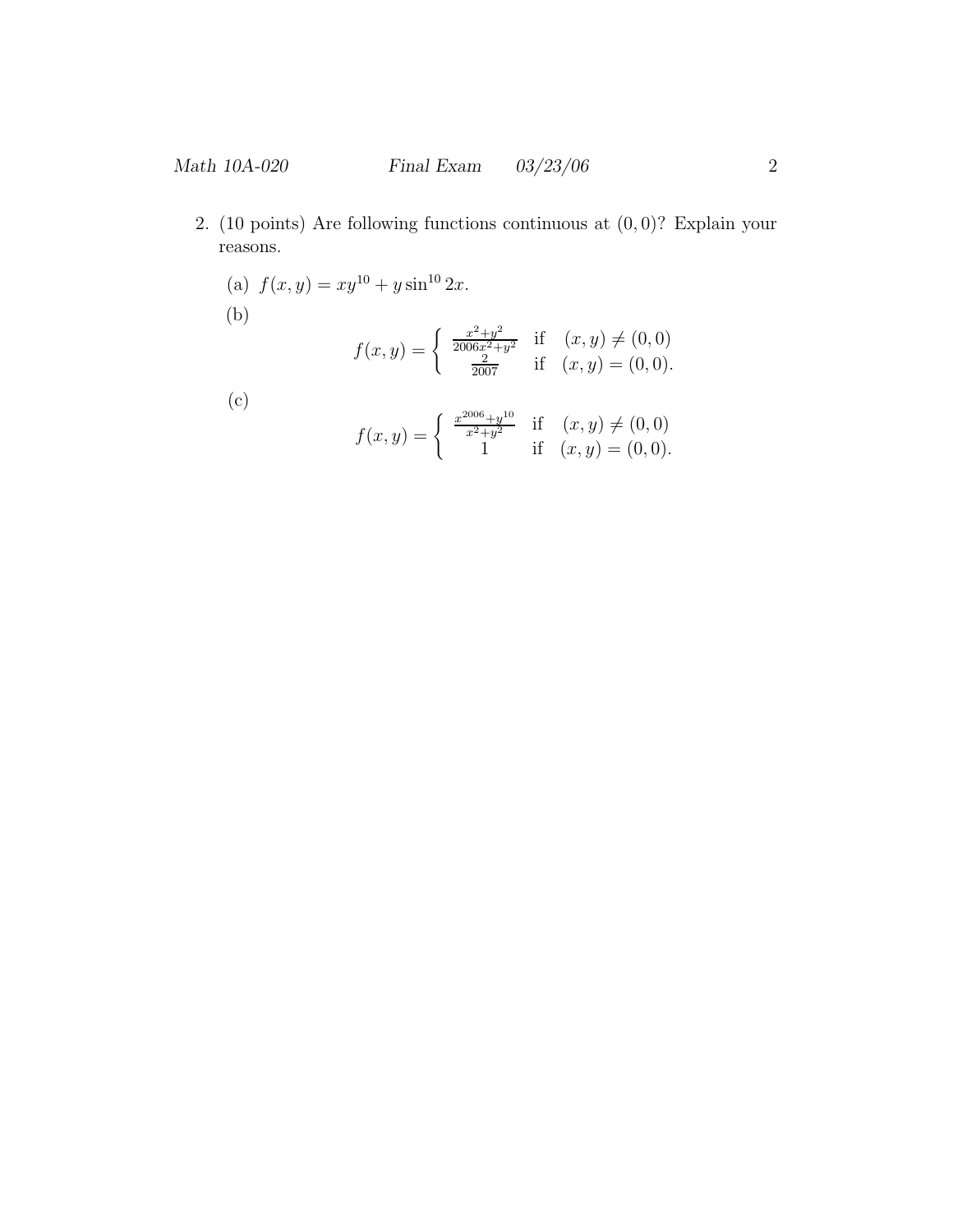3. (10 points) Find the derivative matrix  $Df(x, y)$  for  $f(u, v) = (u^2v, u +$  $v^2$ ,  $u = \sin(x + y)$ ,  $v = xy^2$ .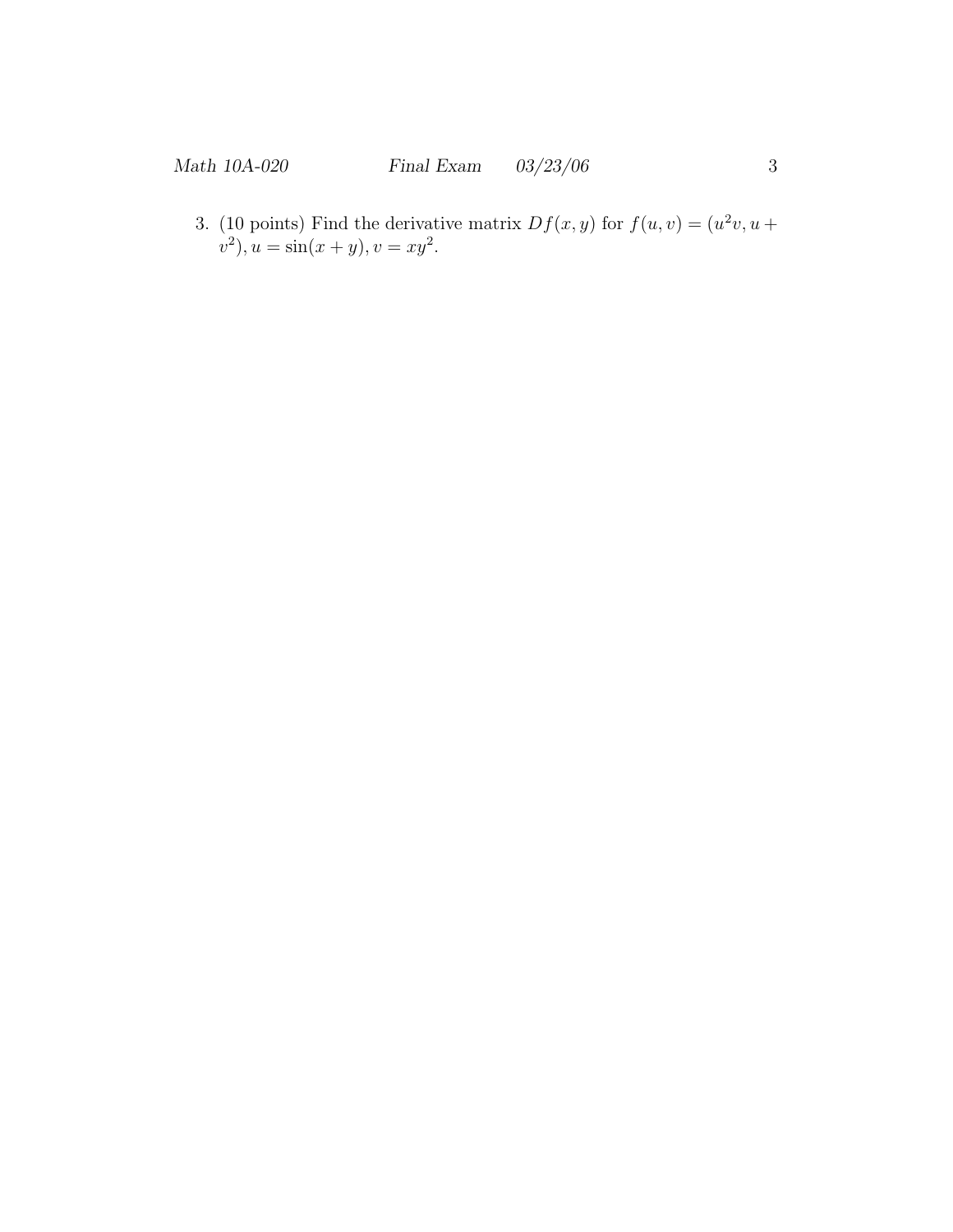4. (10 points) Find a normal vector and the tangent plane of the surface  $e^z + x - y \sin z = 1$  at point  $(0, 1, 0)$ .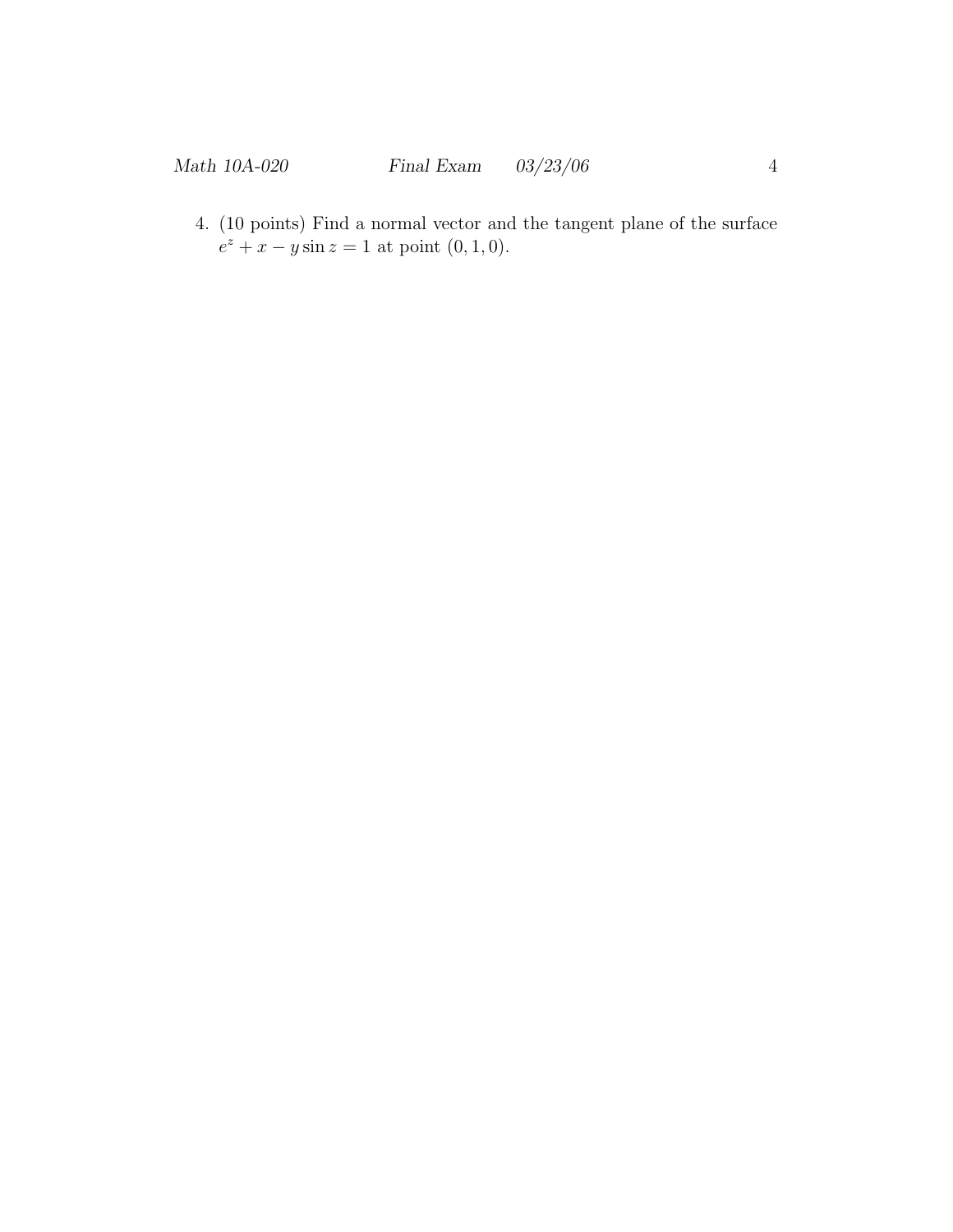5. (10 points) Find the maximum of the function  $f(x, y) = x^2 - y^2$  on the domain  $9x^2 + y^2 \le 10$ .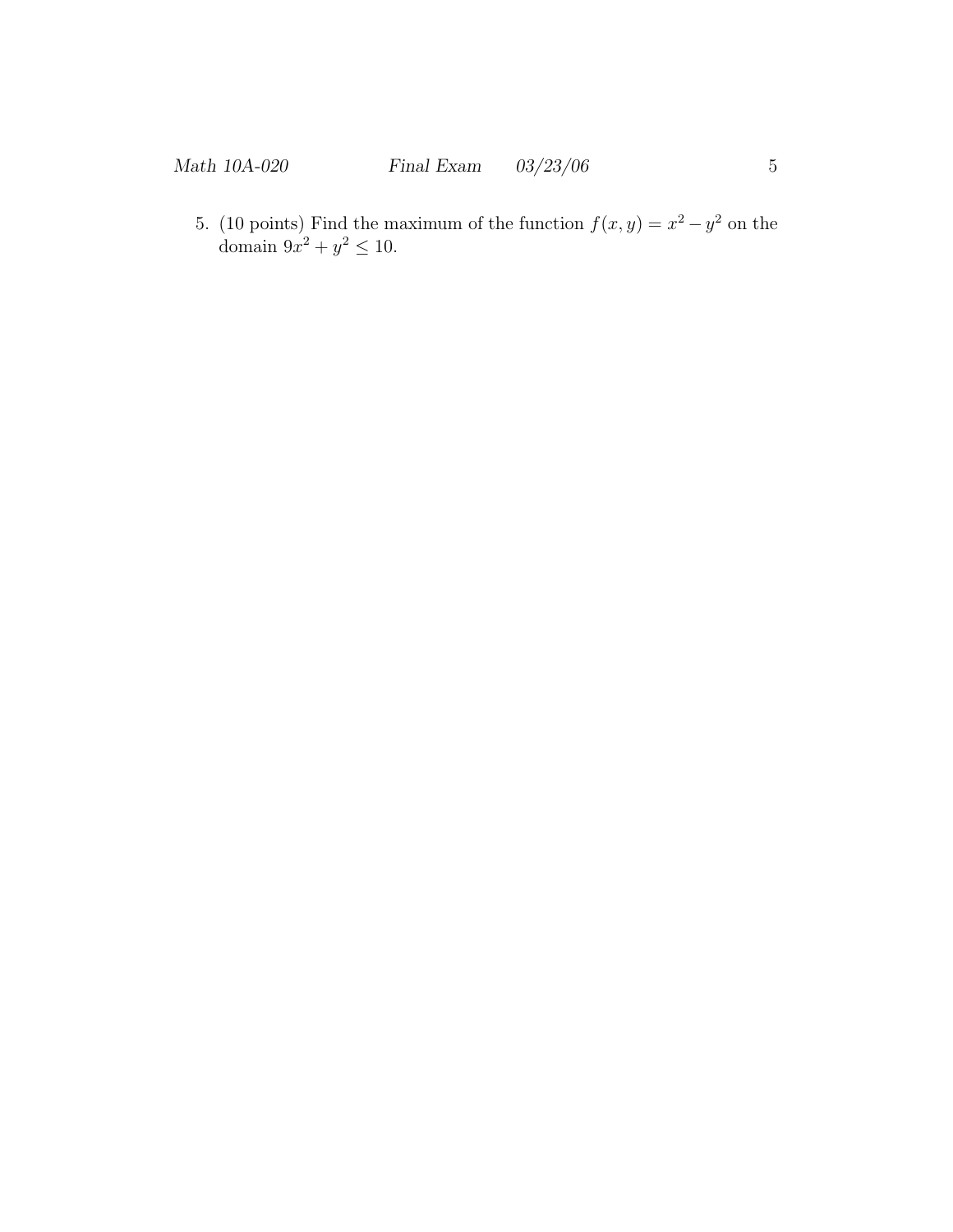6. (10 points) Find the second order Taylor series of the function  $f(x, y) =$  $e^y + x \sin y$  at  $(0,0),$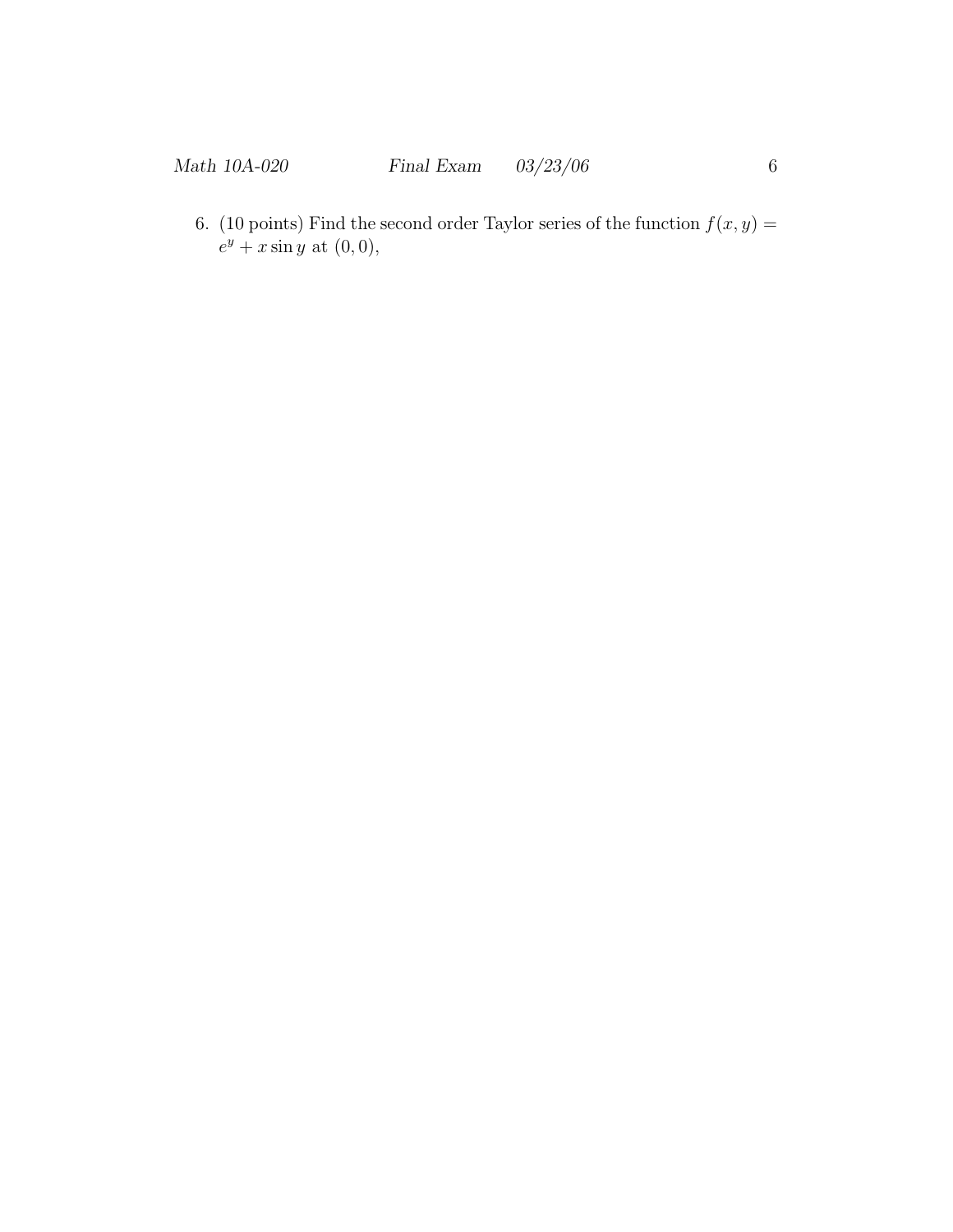7. (10 points) Find all the critical points of  $f(x, y) = cos(x + y) + y^3$  and use the second derivatives to test the nature of them. Find the local maximal and minimal points.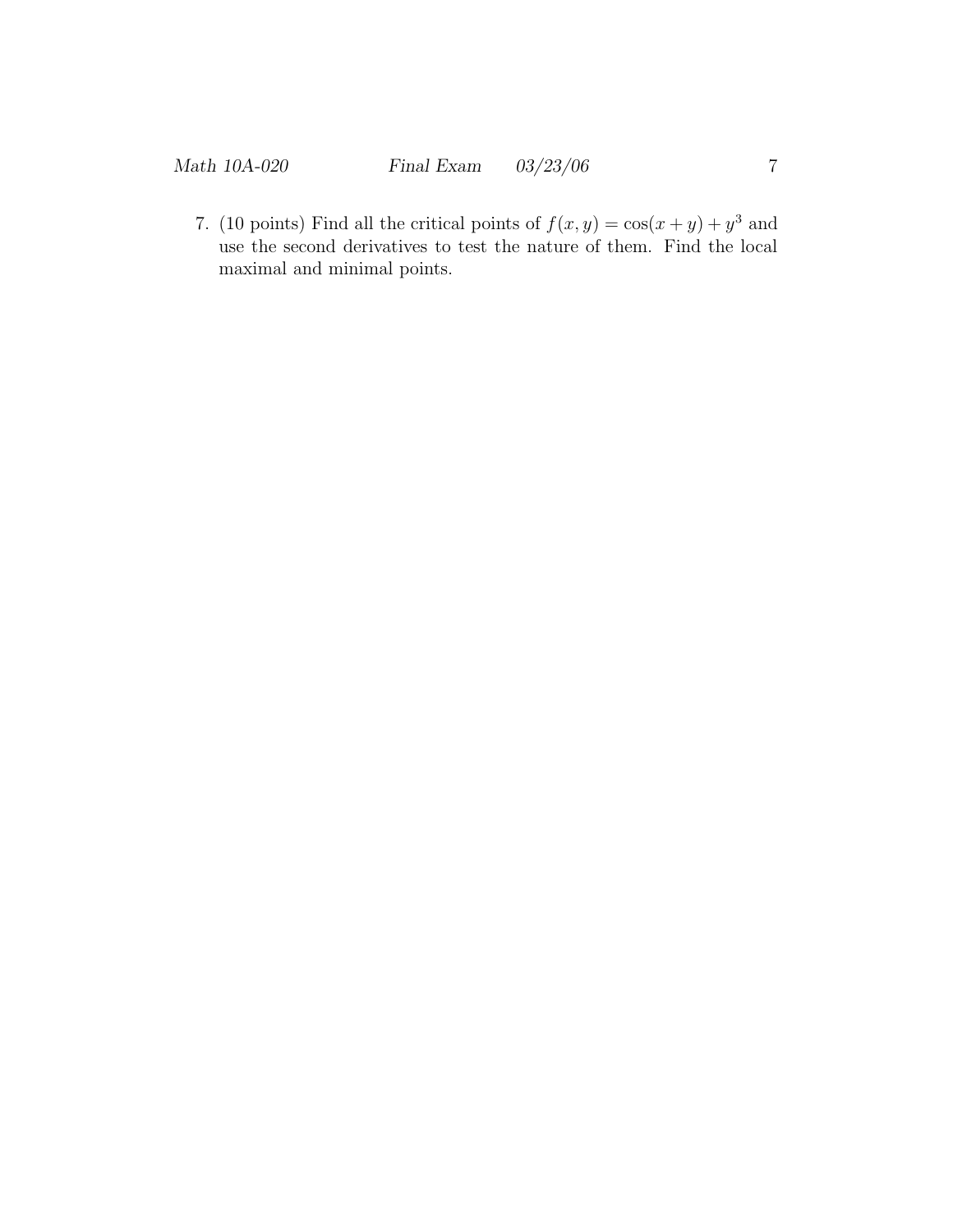8. (10 points) Assume the acceleration  $a(t) = (\sin t, 10t, t^2 - 1)$  and the initial position  $c(0) = (10, 0, 0)$ . Find the position curve  $c(t)$  if the initial velocity is  $v(0) = (0, 0, 2006)$ .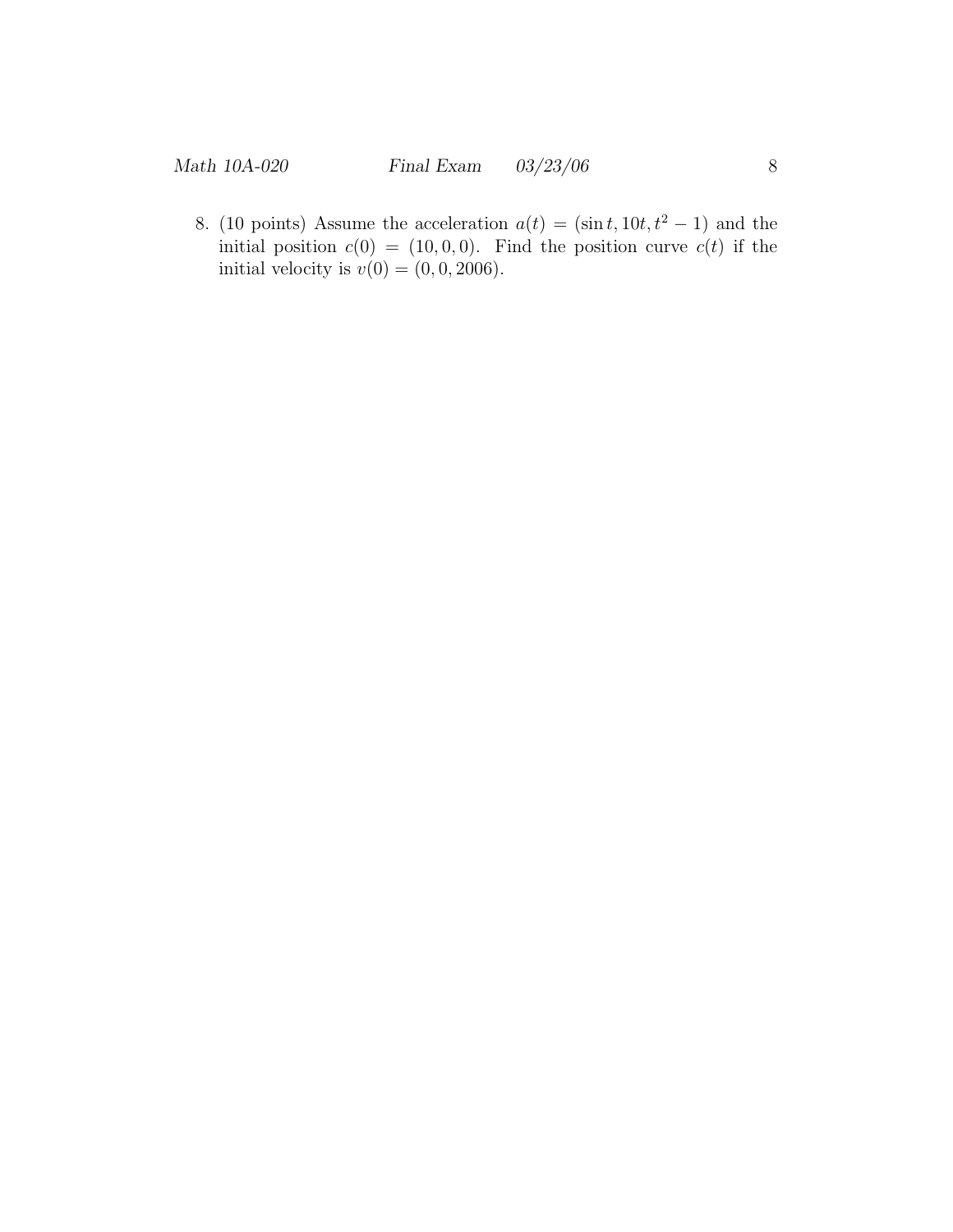9. (10 points) Find the arc length of the curve  $c(t) = (13(t-\sin t), 12(1-\cos t))$  $(\cos t), 5(1 - \cos t))$  with  $t \in [0, 2\pi]$ .